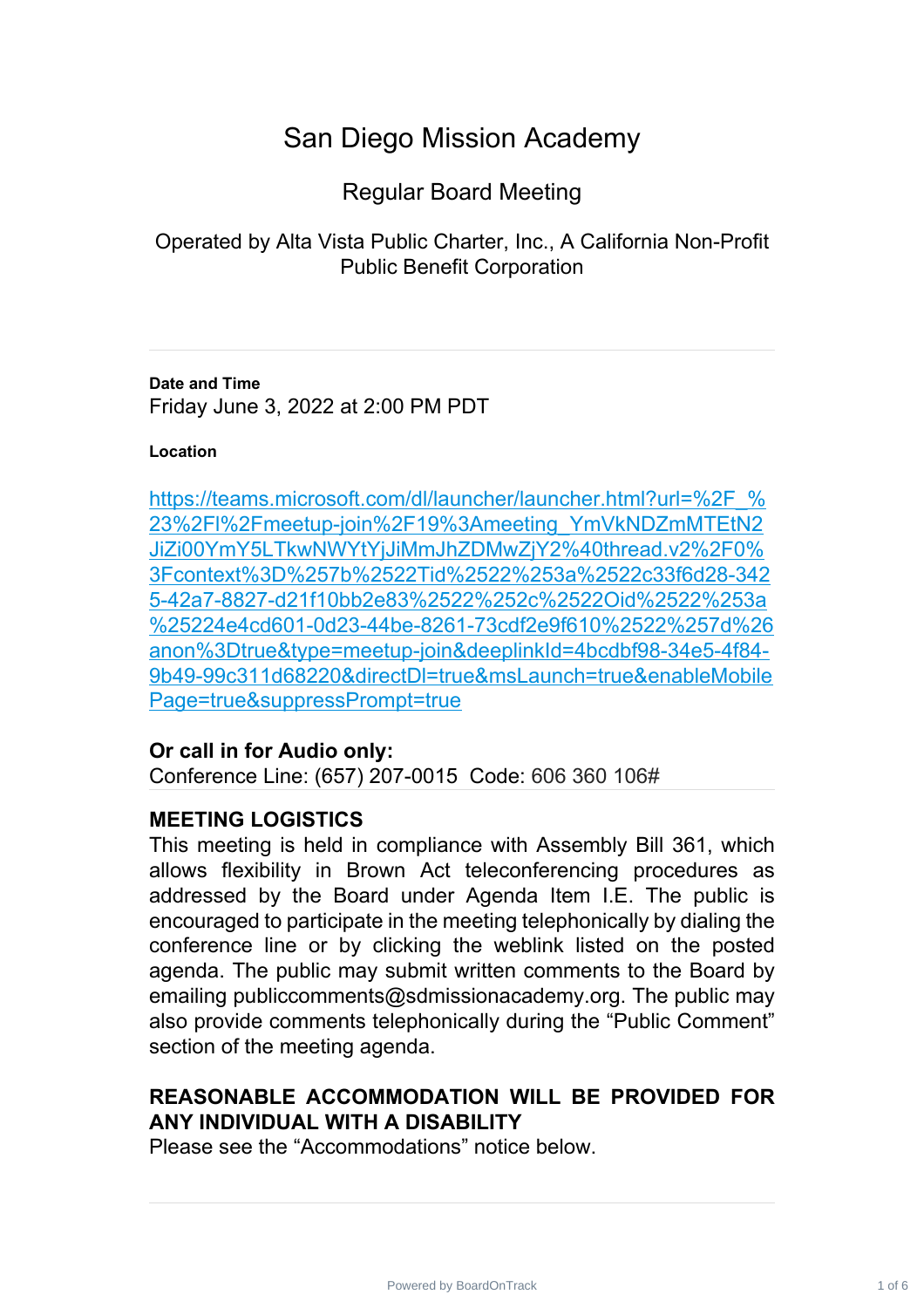# **REMINDER**

As required by state law (SB 126), this meeting will be audio recorded and posted on the charter school's website.

| Agenda                                                                                                                                                                                                                                       | Purpose Presenter | <b>Time</b> |
|----------------------------------------------------------------------------------------------------------------------------------------------------------------------------------------------------------------------------------------------|-------------------|-------------|
| I. Opening Items                                                                                                                                                                                                                             |                   | 2:00 PM     |
| <b>Opening Items</b>                                                                                                                                                                                                                         |                   |             |
| <b>A.</b> Call the Meeting to Order                                                                                                                                                                                                          | Carol<br>Stanford |             |
| <b>B.</b> Roll Call and Establishment of<br>Quorum                                                                                                                                                                                           | Carol<br>Stanford |             |
| Members of the Board Roll Call and Establishment of Quorum<br><b>Carol Stanford, Board President</b><br>Claudette Beck, Board Secretary<br>Mike Molloy, Board Member<br>John Dortch, Board Member<br><b>Barbara Willibrand, Board Member</b> |                   |             |
| <b>C.</b> Pledge of Allegiance                                                                                                                                                                                                               | Carol<br>Stanford |             |
| <b>D.</b> Staff Introductions                                                                                                                                                                                                                | Carol<br>Stanford |             |

*At this time, staff members will be invited to state their names and titles.*

| <b>E.</b> Adopt Resolution Continuing<br>Board of Directors' Authority to Hold<br><b>Virtual or Teleconference Meetings</b><br><b>Pursuant to Assembly Bill 361</b> | Vote                      | <b>Jeff</b><br>Martineau |
|---------------------------------------------------------------------------------------------------------------------------------------------------------------------|---------------------------|--------------------------|
| <b>F.</b> Approve Agenda for the June 3,<br>2022, Regular Public Meeting of the<br><b>Board of Directors</b>                                                        | Vote                      | Carol<br>Stanford        |
| <b>G.</b> Approve Minutes of the May 16,<br>2022, Regular Public Meeting of the<br><b>Board of Directors</b>                                                        | Approve<br><b>Minutes</b> | Carol<br>Stanford        |

#### **II. Consent Items**

*All items listed under consent agenda are considered by the Board to be routine and consistent with approved policies and practices of the Charter School. The Board will be asked to approve all of the consent*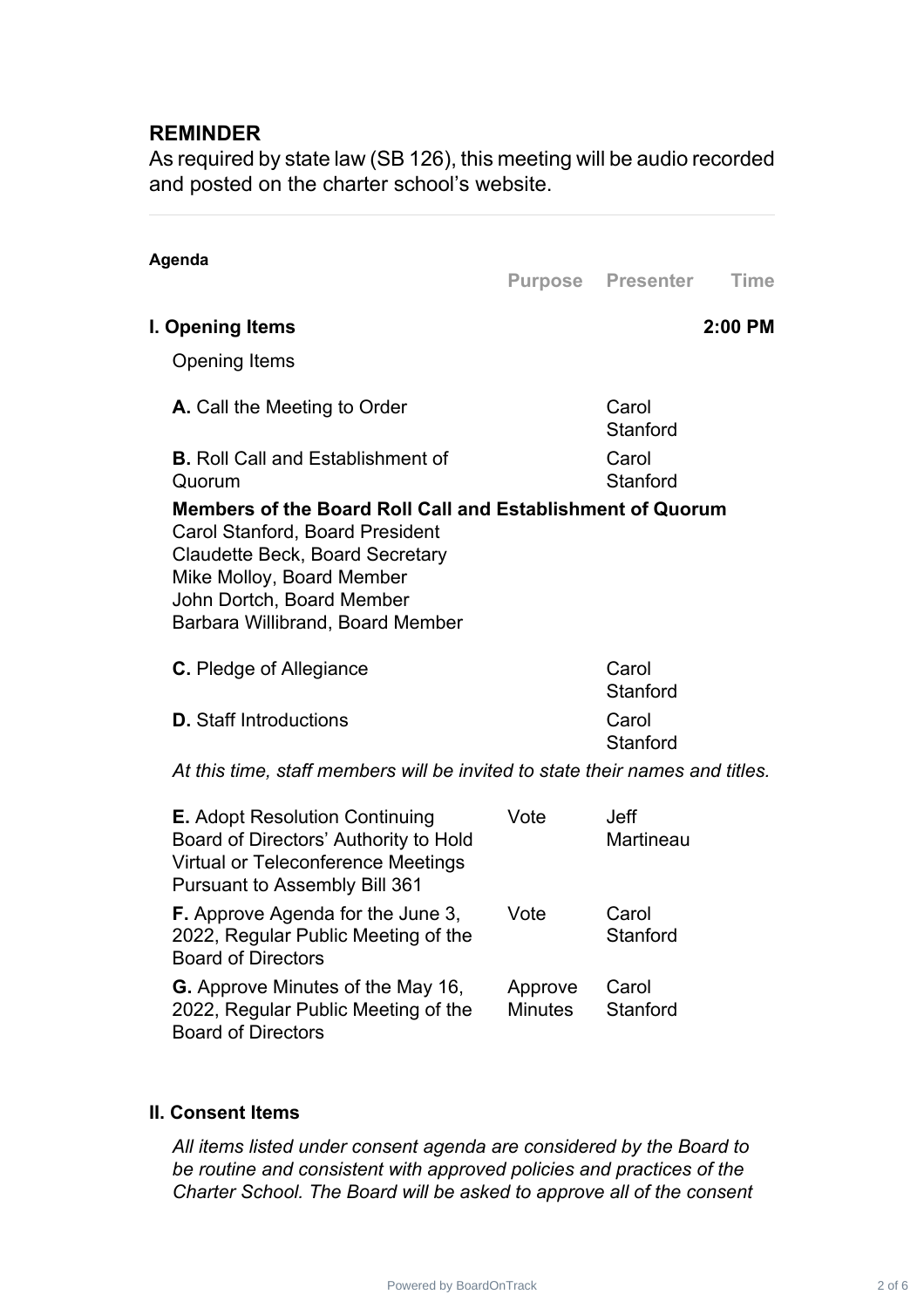#### **Purpose Presenter Time**

*agenda items by a single vote unless requested by a Board member to be discussed and considered for action separately.*

| A. Consent Agenda Items | Vote | Carol    |
|-------------------------|------|----------|
|                         |      | Stanford |

1. The Board will be asked to accept the Uniform Complaints Report for the 2021-2022 school year: 0 Complaints Received

#### **III. Public Comment**

*At this time, members of the public may address the Board on any item within the subject matter jurisdiction of the Board, whether or not the item is on the agenda, by dialing the teleconference line or by clicking the weblink listed on the posted agenda. The time allotted per presentation will not exceed three (3) minutes, except in the case where a member of the public utilizes a translator, in which case the time allotted will not exceed six (6) minutes. In accordance with the Brown Act, no action may occur at this time, but it is the Board's prerogative to hold a brief discussion, provide information to the public, provide direction to staff, or schedule the matter for a future meeting.*

| A. Public Comment | <b>FYI</b> | Carol    |
|-------------------|------------|----------|
|                   |            | Stanford |

#### **IV. School Reports and Information**

| A. Principal Update                                                                                                                       | <b>FYI</b> | Jenna<br>Unis     |
|-------------------------------------------------------------------------------------------------------------------------------------------|------------|-------------------|
| <b>B.</b> Report on Mathematics<br><b>Placement Results</b>                                                                               | <b>FYI</b> | Lindsay<br>Reese  |
| <b>C.</b> LCFF Local Indicators Report for<br><b>School Year 2021-2022</b>                                                                | <b>FYI</b> | Lindsay<br>Reese  |
| <b>D.</b> School Survey Report                                                                                                            | <b>FYI</b> | Lindsay<br>Reese  |
| <b>E.</b> Annual IRS Form 990, Return of<br><b>Organization Exempt From Income</b><br>Tax and the California return for<br>2020, as filed | <b>FYI</b> | Guita<br>Sharifi  |
| <b>F.</b> Finance Update                                                                                                                  | <b>FYI</b> | Guita<br>Sharifi  |
| <b>G.</b> Area Superintendent Performance<br>Review (Evaluation Tool for school<br>year 2022-2023), First Read                            | <b>FYI</b> | Jeff<br>Martineau |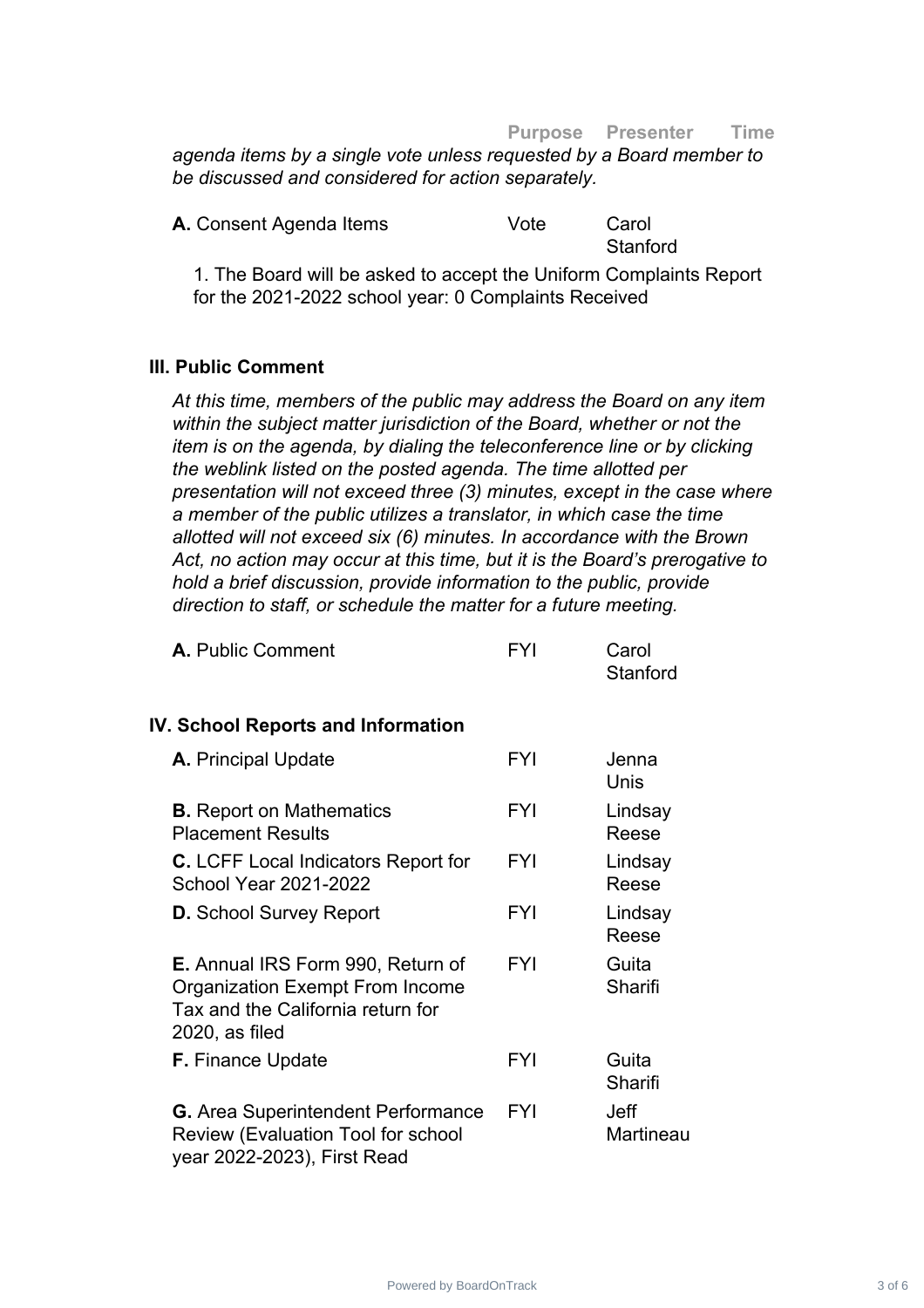| V. Public Hearing                                                                                                                                                                                                                                                                                                                                                                   |                |                          |  |  |
|-------------------------------------------------------------------------------------------------------------------------------------------------------------------------------------------------------------------------------------------------------------------------------------------------------------------------------------------------------------------------------------|----------------|--------------------------|--|--|
| A. Open Public Hearing                                                                                                                                                                                                                                                                                                                                                              | Vote           | Carol<br>Stanford        |  |  |
| <b>B.</b> The Board will hold a public<br>hearing to solicit the<br>recommendations and comments of<br>members of the public regarding the<br><b>Budget Overview for Parents and the</b><br><b>Local Control Accountability Plan</b><br>(LCAP) for the 2022-2023 school<br>year                                                                                                     | <b>Discuss</b> | Lindsay<br>Reese         |  |  |
| <b>C.</b> Close Public Hearing                                                                                                                                                                                                                                                                                                                                                      | Vote           | Carol<br>Stanford        |  |  |
| <b>VI. Action Items</b>                                                                                                                                                                                                                                                                                                                                                             |                |                          |  |  |
| A. The Board will be asked to<br>confirm its acknowledgement that<br>Carol Stanford, Claudete Beck, Mike<br>Molloy, John Dortch and Barbara<br>Willibrand, have been reappointed as<br>members of the Board of Directors<br>by Educational Advancement<br>Corporation, the sole member of Alta<br>Vista Public Charter, Inc., for the<br>term July 1, 2022 through June 30,<br>2023 | Vote           | Legal                    |  |  |
| <b>B.</b> The Board will be asked to<br>approve the amended Conflict of<br><b>Interest Code</b>                                                                                                                                                                                                                                                                                     | Vote           | <b>Jeff</b><br>Martineau |  |  |
| C. The Board will be asked to re-<br>authorize the Corporate Officers and<br>Senior Administration to make all<br>reasonable and necessary business<br>arrangements, and enter into all<br>reasonable and necessary<br>transactions, including but not limited<br>to, contracts with vendors,<br>employees, consultants and others                                                  | Vote           | Carol<br>Stanford        |  |  |
| <b>D.</b> The Board will be asked to re-<br>authorize the Corporate Officers to<br>award discretionary incentives to<br>employees at various sundry times                                                                                                                                                                                                                           | Vote           | Carol<br>Stanford        |  |  |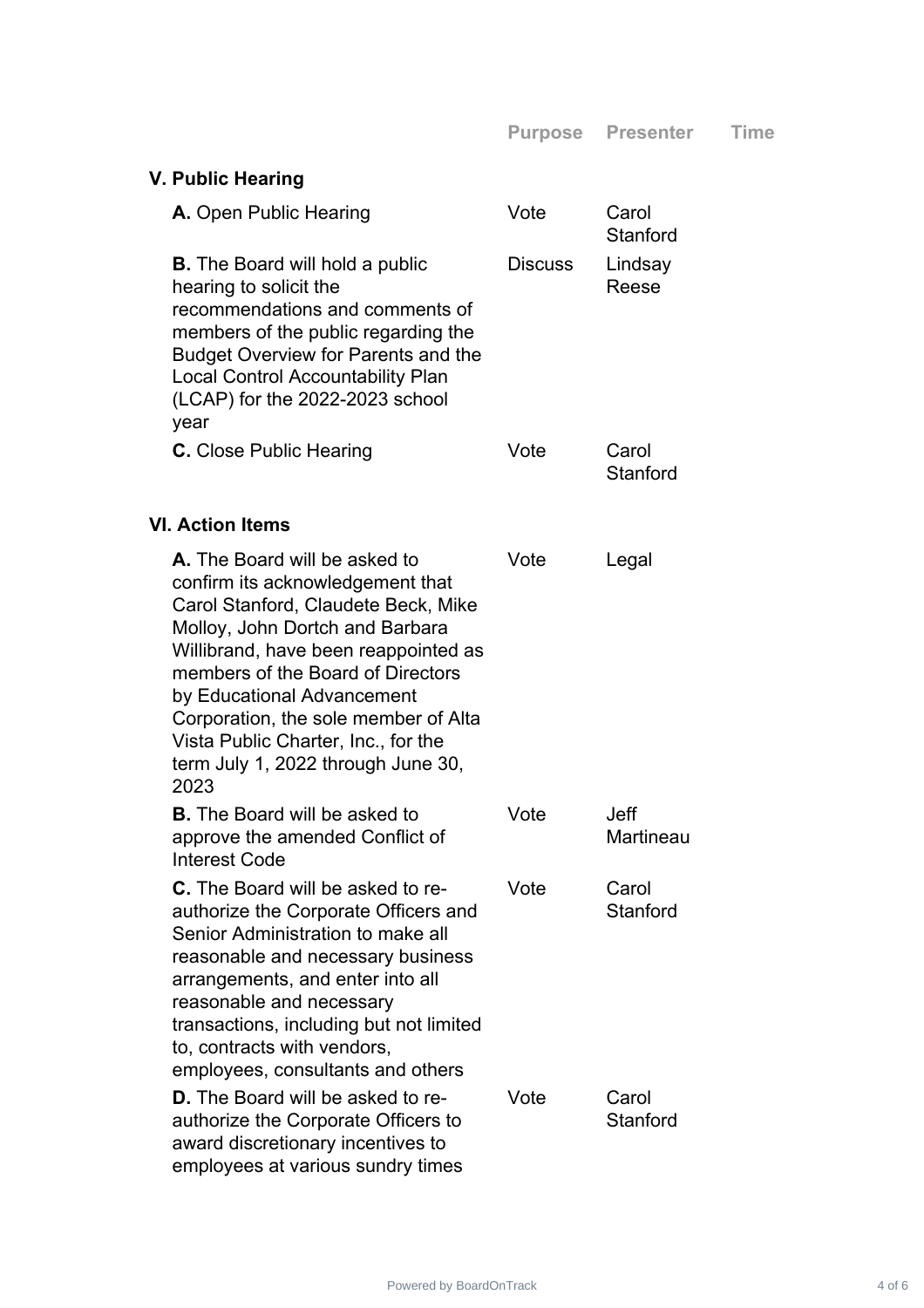|                                                                                                                                                                                                                             | <b>Purpose</b> | <b>Presenter</b>  | Time |
|-----------------------------------------------------------------------------------------------------------------------------------------------------------------------------------------------------------------------------|----------------|-------------------|------|
| <b>E.</b> The Board will be asked to<br>approve the Local Control Funding<br>Formula (LCFF) for school year<br>2022-2023, which drives the primary<br>source of funding for the charter<br>school                           | Vote           | Guita<br>Sharifi  |      |
| <b>F.</b> The Board will be asked to<br>approve the Education Protection<br>Account (EPA) spending<br>determinations                                                                                                        | Vote           | Guita<br>Sharifi  |      |
| <b>G.</b> The Board will be asked to<br>approve the Budget for the 2022-<br>2023 fiscal year                                                                                                                                | Vote           | Guita<br>Sharifi  |      |
| <b>H.</b> The Board will be asked to<br>approve the Budget Overview for<br>Parents and the Local Control<br>Accountability Plan (LCAP) for the<br>2022-2023 school year                                                     | Vote           | Lindsay<br>Reese  |      |
| <b>I.</b> The Board will be asked to approve<br>the Consolidated Application process<br>and submission for all reports<br>required for the 2022-2023 school<br>year                                                         | Vote           | Lindsay<br>Reese  |      |
| <b>J.</b> The Board will be asked to renew<br>a Revolving Line of Credit (RLOC)<br>from Hanmi Bank for the 2022-2023<br>school year, as needed, to maintain<br>adequate cash flow pursuant to the<br><b>RLOC</b> provisions | Vote           | Guita<br>Sharifi  |      |
| K. The Board will be asked to<br>approve obtaining a loan from LLAC<br>during the 2022-2023 fiscal year, as<br>needed to maintain adequate cash<br>flow, pursuant to promissory note<br>provisions with applicable interest | Vote           | Guita<br>Sharifi  |      |
| VII. Additional Corporate Officers and Board Members'<br><b>Observations and Comments</b>                                                                                                                                   |                |                   |      |
| A. Observations and Comments                                                                                                                                                                                                | <b>FYI</b>     | Carol<br>Stanford |      |

**VIII. Closing Items**